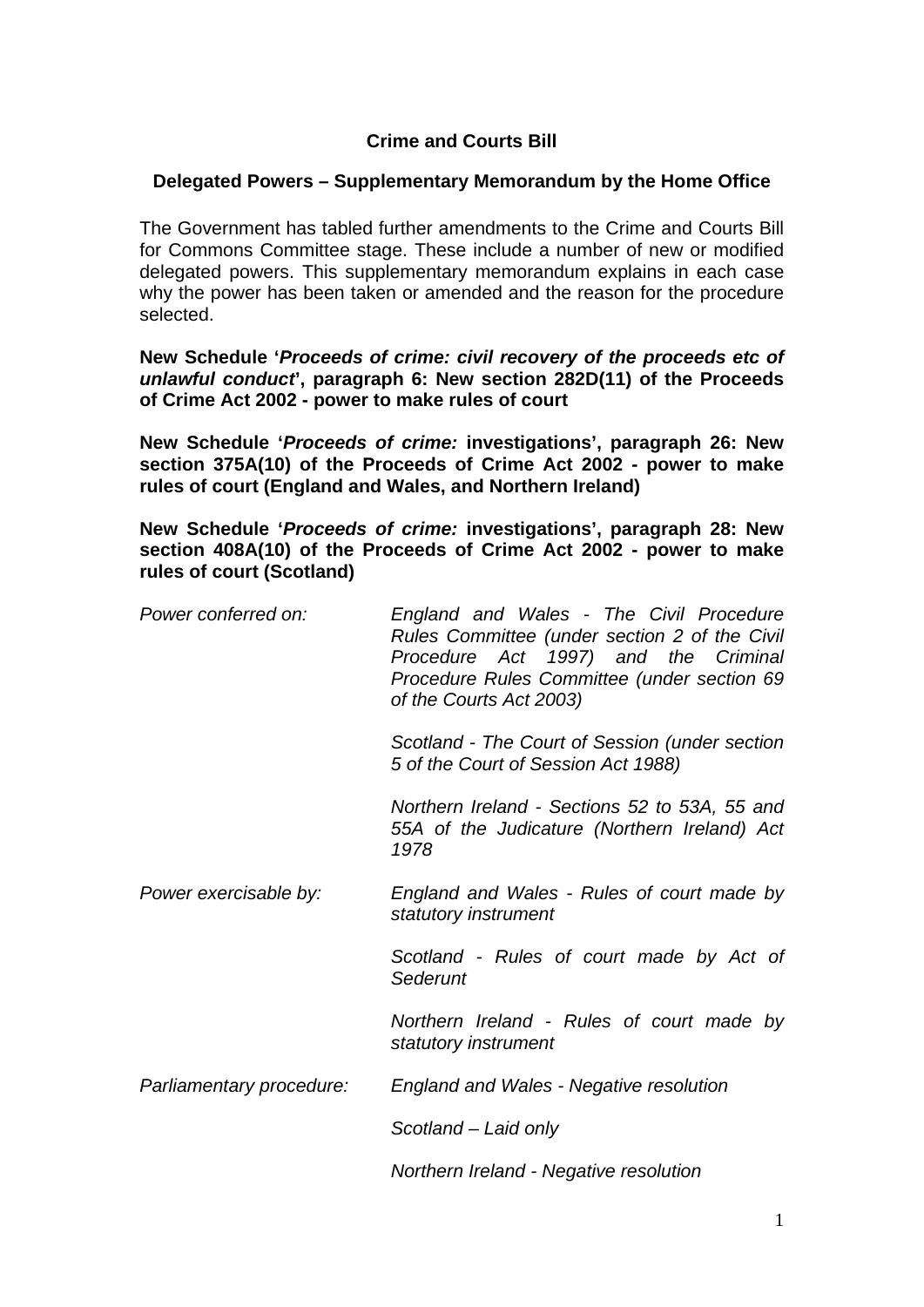2. New sections 282D(11), 375A(10) and 408A(10) of the Proceeds of Crime Act 2002 (POCA) set out that rules of court may make provision for the practice and procedure to be followed in connection with proceedings relating to requests for assistance made by a judge. It is appropriate that these procedural matters be dealt with in rules of court, the process for which is well established.

3. Rules made under the powers in new section 282D(11) (which relate to England, Wales and Northern Ireland) and new section 375A(10) POCA (which relate to England, Wales and Northern Ireland) are subject to the negative resolution procedure. The Government considers that the negative resolution procedure is the appropriate level of Parliamentary scrutiny. This approach mirrors that in, for example, sections 91, 351(2), 362(2), 369(2) and 375(1) POCA which confer similar rule-making powers.

4. Rules made under the power in section 282D(11) and section 408A(10) of POCA (which concern Scotland) are made by the Court of Session itself. These rules are made by Act of Sederunt (laid before the Scottish Parliament) which is the well established procedure for all Court of Session rules.

**New Schedule '***Proceeds of crime:* **investigations', paragraph 27(2): New section 378(3AA) of the Proceeds of Crime Act 2002 - power to specify the type of accredited financial investigator who is a senior appropriate officer in relation to a detained cash investigation**

| Power conferred on:      | Secretary of State                 |
|--------------------------|------------------------------------|
| Power exercisable by:    | Order made by statutory instrument |
| Parliamentary procedure: | Negative resolution                |

5. New section 375A of POCA confers a power on a senior appropriate officer to seek assistance overseas in relation to a detained cash investigation. New section 378(3AA) of POCA (which extends to England and Wales and Northern Ireland only) gives the Secretary of State a power to specify by order the type of accredited financial investigator (section 3 of POCA) who may exercise the powers of a senior appropriate officer for such investigations. A senior appropriate officer already exists for the purposes of confiscation investigations and money laundering investigations and they already include accredited financial investigators (section 378(2)(d) and (6)(c) of POCA). A system for the Secretary of State to specify a description of accredited financial investigator for a particular purpose already exists in section 453 of POCA. New section 378(3AA) refers to an order being made under the existing section 453 POCA.

6. As a result of the Secretary of State specifying who may be a senior appropriate officer, such a person may request assistance from a court, tribunal, government or authority in a country or territory outside the United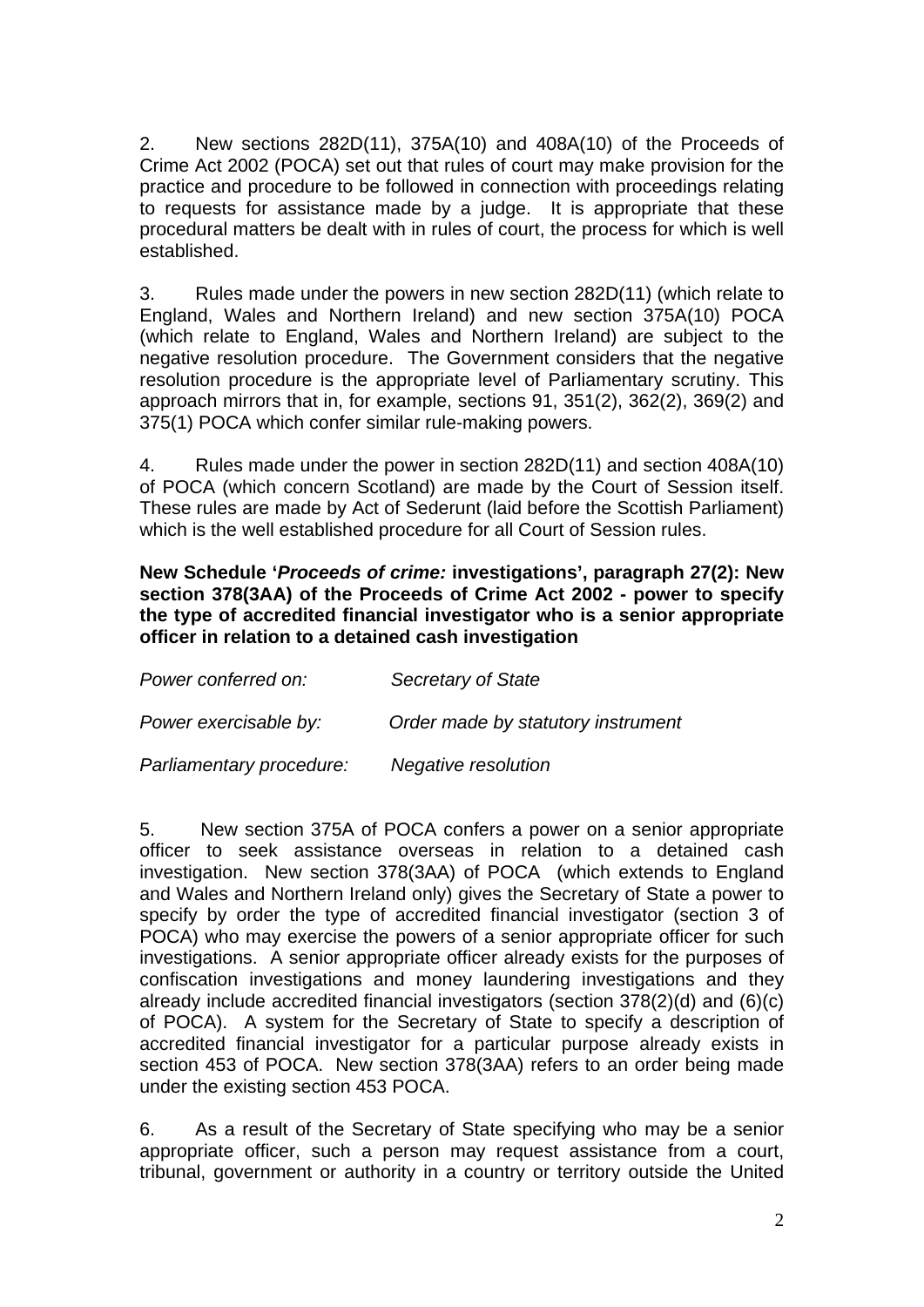Kingdom if it is thought relevant evidence was located there, by virtue of the new section 375A(3) of POCA.

7. Given that the concept of accredited financial investigator is provided for on the face of POCA, specifying the type of investigator (in terms of the required seniority) is an appropriate level of detail to be left to secondary legislation and, for similar reasons, it is considered that the negative procedure (which applies by virtue of section 459(4) of POCA) provides an appropriate level of parliamentary scrutiny for such an order-making power.

**New clause** *Deportation on national security grounds: appeals***, subsection (4)***:* **New section 97A(2L) of the Nationality, Immigration and Asylum Act 2002 – power to make rules of court**

| Power conferred on:      | <b>Lord Chancellor</b>                    |
|--------------------------|-------------------------------------------|
| Power exercisable by:    | <b>Rules made by Statutory Instrument</b> |
| Parliamentary procedure: | <b>Affirmative Resolution</b>             |

8. New Clause *Deportation on national security grounds: appeals* amends section 97A of the Nationality, Immigration and Asylum Act 2002 (the 2002 Ac"). It creates a means by which a person can apply to the Special Immigration Appeals Commission (SIAC) for a review of the Secretary of State's decision to issue a certificate stating that removal of an appellant prior to an appeal against the making of a deportation order being exhausted would not breach the UK's obligations under the ECHR. It provides that rules may be made under section 5 of the Special Immigration Appeals Commission Act 1997 (the 1997 Act) in relation to any such statutory review. New rules would provide for the new statutory reviews to be handled expeditiously.

9. The application of the rule-making power in section 5 of the 1997 Act to statutory reviews under section 97A of the 2002 Act, as amended by New Clause *Deportation on national security grounds: appeals*, reflects the usual practice that the details of court procedure will be set out in secondary legislation. Once Parliament has approved the principle of the provisions in New Clause *Deportation on national security grounds: appeals*, it would be unduly cumbersome for it to consider the detail of SIAC's procedures. A rulemaking power will also allow for rules to be amended quickly if necessary.

10. Rules made in relation to statutory reviews under section 97A of the 2002 Act, as amended by New Clause *Deportation on national security grounds: appeals*, are to be made by the Lord Chancellor. This is because the Lord Chancellor is responsible for making rules for SIAC under section 5 of the 1997 Act.

11. Under section 5(9) of the 1997 Act, rules are to be made by statutory instrument subject to the affirmative resolution procedure. The same procedure will therefore apply to rules relating to New Clause *Deportation on national security grounds: appeals*. It will ensure that Parliament has an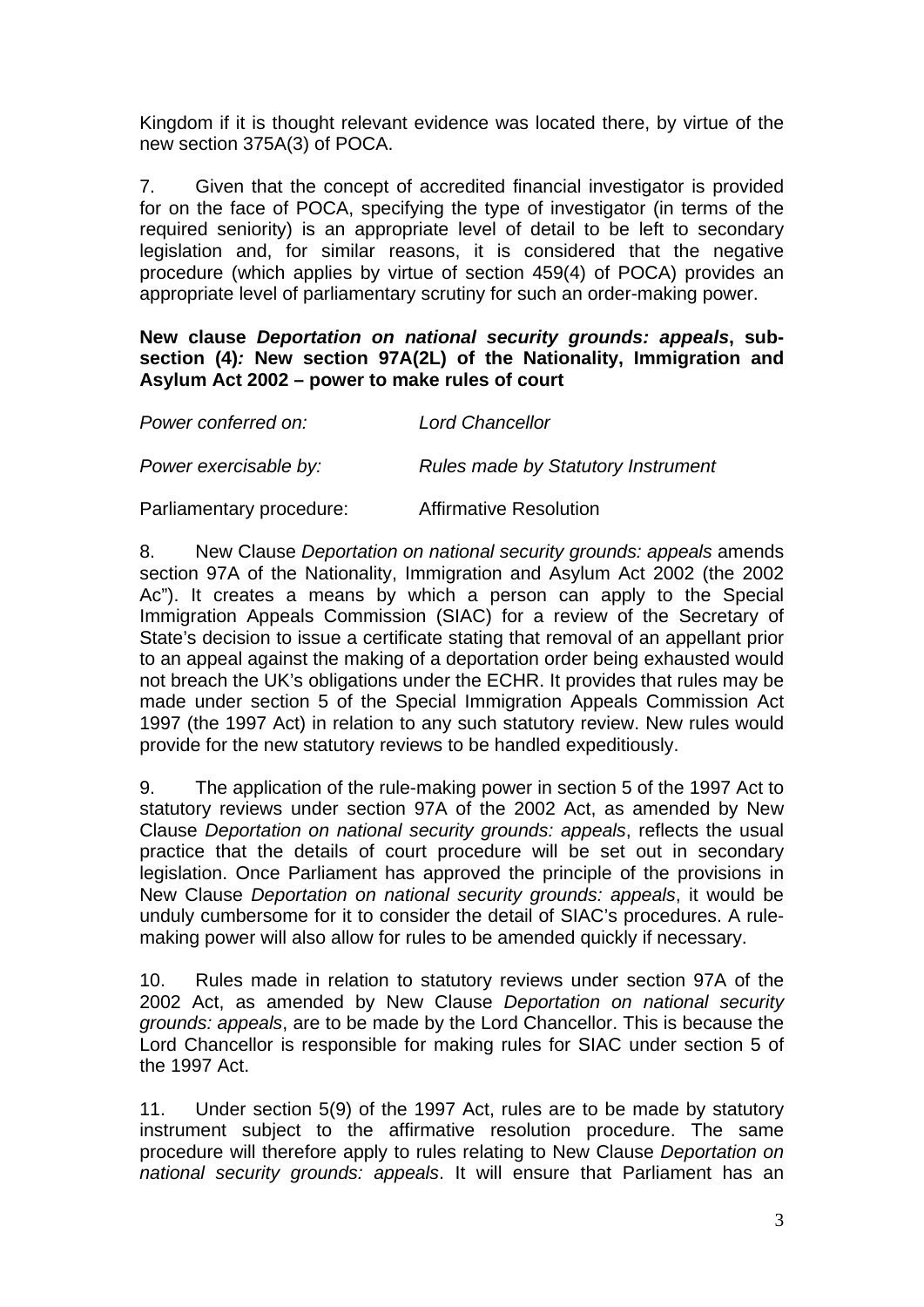opportunity to consider any rules before they come into force. The Government regards this level of scrutiny as necessary given the importance of the statutory reviews being created under New Clause *Deportation on national security grounds: appeals*.

12. New Clause *Deportation on national security grounds: appeals* also amends section 97A(3) of the 2002 Act, so that it refers to a new provision, in section 97A(2D), as amended. The effect of section 97A(2D) is equivalent to the existing provision in section  $97A(2)(c)(iii)$ . Consequently this is not a substantive change to the existing rule-making power in respect of appeals under section 97A(3).

13. There is currently a Henry VIII power in section 97A(4) of the 2002 Act. This permits the Secretary of State to repeal section 97A by Order. Such an Order would be subject to the negative resolution procedure in accordance with section 112(5B) of the 2002 Act. This Henry VIII power would continue to be applicable to section 97A as amended by New Clause *Deportation on national security grounds: appeals*. This is considered appropriate since any exercise of the Henry VIII power could only reduce the ability of the Secretary of State to render appeals against the making of deportation orders out of country. It is not thought necessary for Parliament to consider in primary legislation what would be an increase in the protections available to those subject to a decision to make a deportation order.

## **Part 1 of new Schedule** *Extradition***: new sections 19F(2) and 83E(2) of the Extradition Act 2003 – power to designate prosecutor other than a member of the Crown Prosecution Service**

| Power conferred on:      | Secretary of State                 |
|--------------------------|------------------------------------|
| Power exercisable by:    | Order made by statutory instrument |
| Parliamentary procedure: | Negative resolution                |

14. Part 1 of new Schedule *Extradition* will amend the Extradition Act 2003 (the 2003 Act) by requiring the judge at the extradition hearing to consider the issue of forum (that is, where the offence should be prosecuted). New sections 19B to 19F of the 2003 Act will apply in Part 1 cases (that is, cases concerning a request for the person's extradition to face prosecution in another EU Member State) and new sections 83A and 83E will apply in Part 2 cases (that is, cases concerning a request for the person's extradition to face prosecution in another State with which the UK has extradition arrangements).

15. Extradition will be barred by reason of forum if the judge decides that: (i) one or more of the acts material to the commission of the offence were performed in the UK; and (ii) having regard to a list of specified matters relating to the interests of justice, the extradition should not take place.

16. Extradition cannot be barred on forum grounds if a designated prosecutor issues a certificate that s/he: (i) has considered the offences for